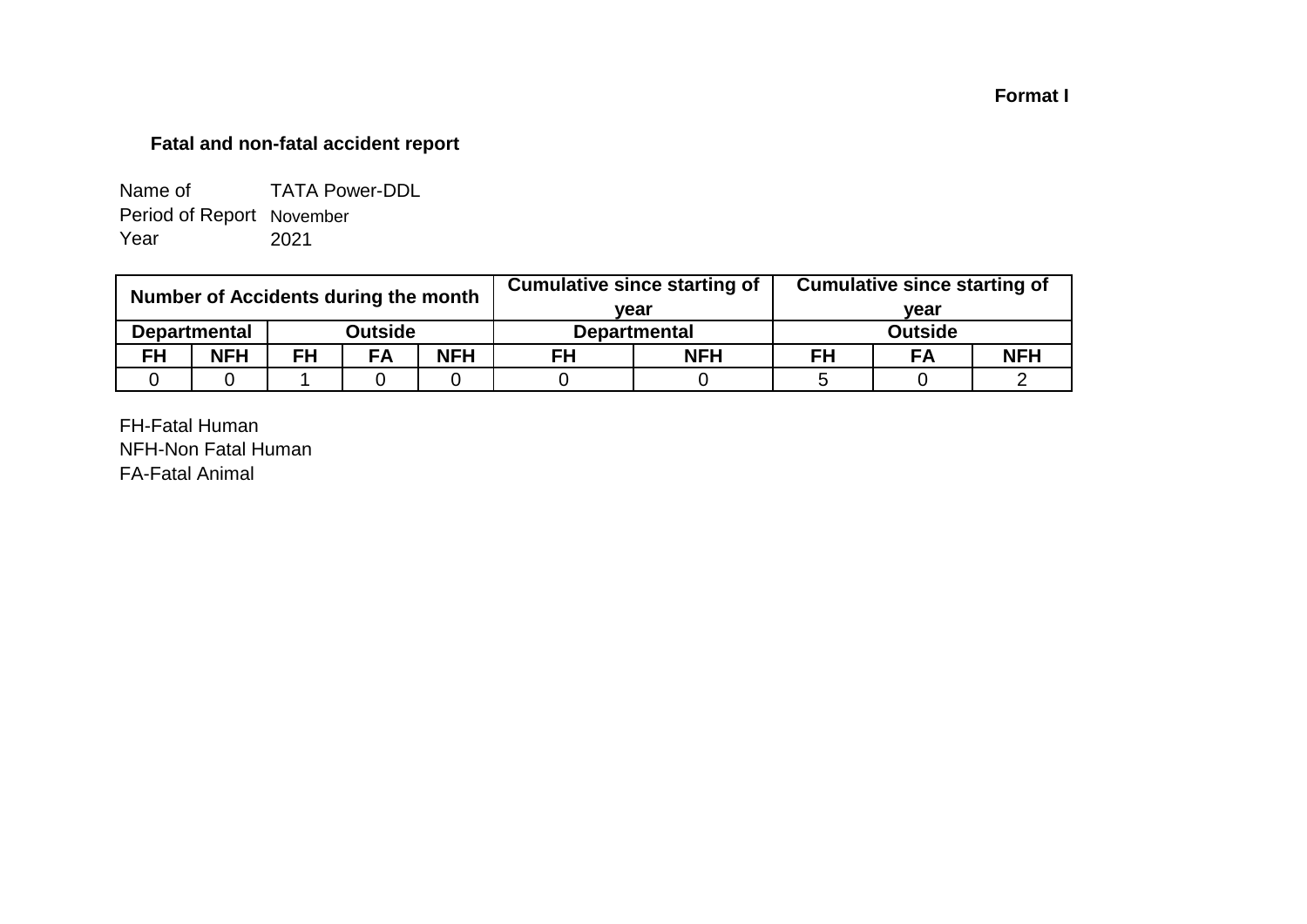#### **Action taken report for safety measures complied for the accidents occurred**

Name of Company Period of Report Year

November 2021 TATA Power-DDL

| SI.No. | Location of<br>accident<br>and details<br>of victim                                                        | Date of<br>occurrence | Type of<br>accident | <b>Cause of accident</b>                                                                                                                                                                                                                                                                                                                                                                                                                                                                                                                                                                                                                        | <b>Findings of</b><br><b>CEI/EI/ AEI</b> | <b>Remedies</b><br>suggested<br>by<br><b>CEI/EI//AEI</b><br>in various<br>cases | <b>Whether the</b><br>remedy<br>suggested<br>is complied | <b>Action taken to</b><br>avoid recurrence<br>of such<br>accidents                                                                           | Amount paid as<br>compensation |
|--------|------------------------------------------------------------------------------------------------------------|-----------------------|---------------------|-------------------------------------------------------------------------------------------------------------------------------------------------------------------------------------------------------------------------------------------------------------------------------------------------------------------------------------------------------------------------------------------------------------------------------------------------------------------------------------------------------------------------------------------------------------------------------------------------------------------------------------------------|------------------------------------------|---------------------------------------------------------------------------------|----------------------------------------------------------|----------------------------------------------------------------------------------------------------------------------------------------------|--------------------------------|
|        | LHouse No<br>1030/A, Kh.<br>No. 76/10,<br>Ground Floor,<br>Gali no. 6,<br>Jain<br>Nagar, Delhi-<br>110081. | 30.11.2021            | Fatal               | 30.11.2021 14:00Hrs. An information received<br>anonymously regarding 2 persons got electric<br>shock at Gali No.6, Jain Nagar, and Delhi-110081.<br>As per the information gathered from the site, the<br>victims were in drunken condition and quarrelling<br>with each other on the balcony at 2nd floor of<br>above mentioned premise. During scuffling, one<br>person came into arcing zone of TPDDL electric<br>network and another one was in his close contact<br>due to which both simultaneously collapsed. UCN<br>(253679) had already been issued on dated<br>27.11.2021 as the 11KV network was encroached<br>by the said premise. | <b>Not Shared</b>                        | <b>Not Shared</b>                                                               | <b>Not Shared</b>                                        | <b>Awareness on</b><br>various electrical<br>hazards due to<br><b>TPDDL Lines and</b><br><b>Substation given</b><br>through various<br>means | N/A                            |

**Format II**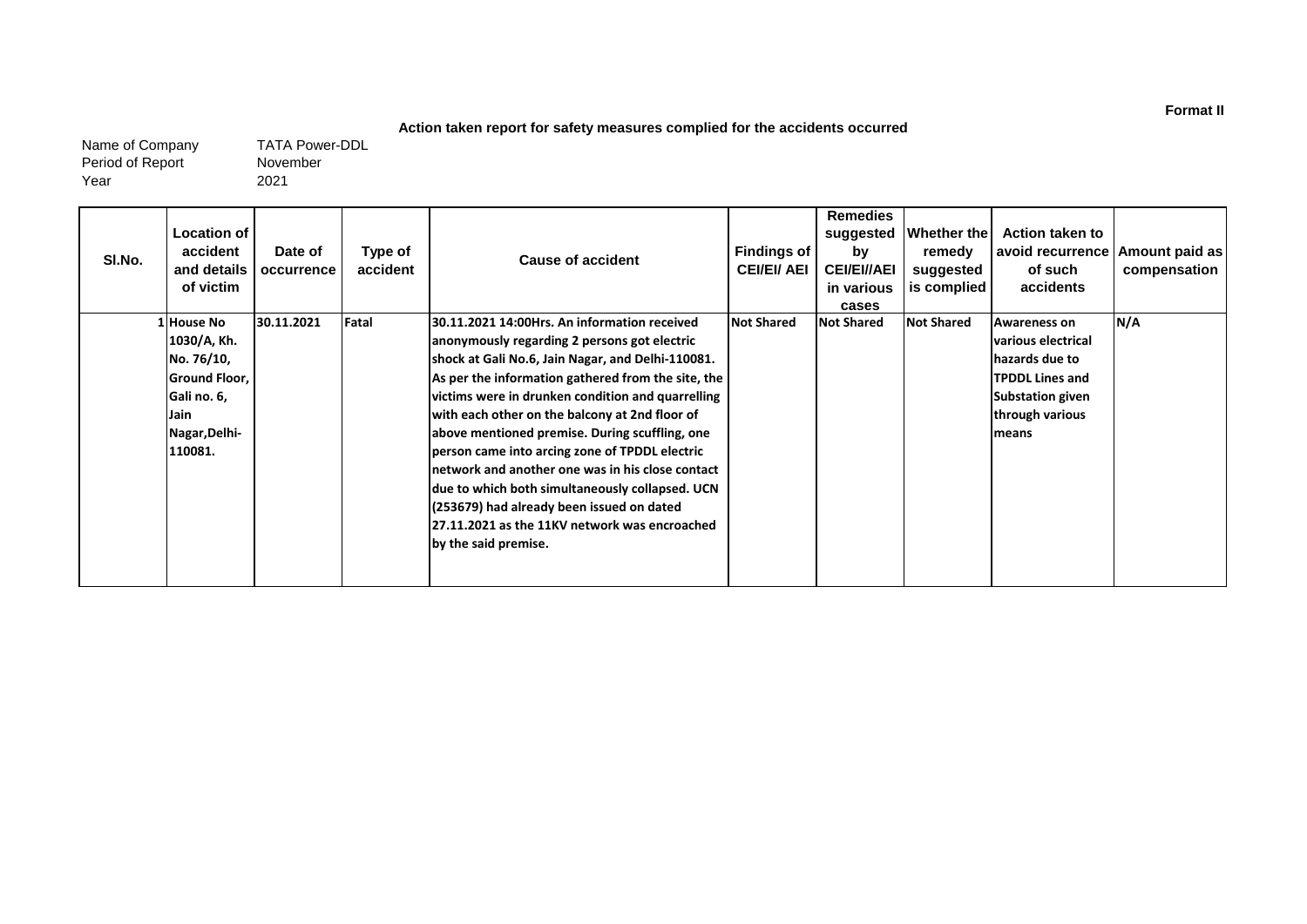**Format III**

## **Restoration of Power Supply**

Name of Company TATA Power-DDL Period of Report Year

| TATA Power-D |  |
|--------------|--|
| November     |  |
| 2021         |  |

|                                                                                                                                                                                                                                |                                                                                                                                                 | <b>Standard w.r.t AT&amp;C losses</b>        |                                      | Pending                                  |                                |                                      |                                                  | <b>Complaints attended during the</b> |                |                                               |
|--------------------------------------------------------------------------------------------------------------------------------------------------------------------------------------------------------------------------------|-------------------------------------------------------------------------------------------------------------------------------------------------|----------------------------------------------|--------------------------------------|------------------------------------------|--------------------------------|--------------------------------------|--------------------------------------------------|---------------------------------------|----------------|-----------------------------------------------|
| <b>Service Area</b>                                                                                                                                                                                                            | <b>Upto 10%</b>                                                                                                                                 | More than<br>10% and<br>upto 20%             | More than<br>20%                     | complaint<br>of the<br>previous<br>month | Complaint<br>received<br>month | <b>Total</b><br>during the Complaint | <b>Within</b><br><b>Specified</b><br><b>Time</b> | <b>Beyond</b><br>specified<br>time    | <b>Total</b>   | <b>Balance</b><br>complaint to<br>be attended |
| 1                                                                                                                                                                                                                              |                                                                                                                                                 | $\overline{2}$                               |                                      | 3                                        | $\overline{\mathbf{4}}$        | $5 = 3 + 4$                          | 6                                                | $\overline{7}$                        | $8 = 6 + 7$    | $9 = 5 - 8$                                   |
| failure<br>Continuous<br>power<br>and<br>individual<br>group<br>consumer<br>of<br>consumer upto 100 connected at Low<br>voltage supply, excluding the failure where<br>distribution<br>transformer<br>requires<br>replacement. |                                                                                                                                                 | affecting Within 3hrs Within 4hrs Within 6hr |                                      | $\mathbf 0$                              | 12969                          | 12969                                | 12964                                            | 5                                     | 12969          | 0                                             |
| Continuous power failure affecting more Within 2hrs Within 3hrs Within 4hrs<br>than 100<br>consumers connected at Low voltage<br>supply excluding the failure where<br>transformer<br>distribution<br>requires<br>replacement. |                                                                                                                                                 |                                              |                                      | $\mathbf 0$                              | 2340                           | 2340                                 | 2336                                             | 4                                     | 2340           | 0                                             |
| Continuous power supply failure requiring<br>replacement of distribution transformer.                                                                                                                                          |                                                                                                                                                 | Within 6hrs                                  |                                      | $\mathbf 0$                              | $\overline{7}$                 | $\overline{7}$                       | $\overline{7}$                                   | $\mathbf 0$                           | $\overline{7}$ | $\mathbf 0$                                   |
| failure<br>affecting<br>Continuous<br>power<br>connected through High<br>consumers<br>Voltage Distribution System (HVDS) and<br>not covered under (i) & (ii) above                                                             |                                                                                                                                                 | Within 3hrs                                  |                                      | $\Omega$                                 | 6813                           | 6813                                 | 6808                                             | 5                                     | 6813           | $\mathbf 0$                                   |
| Continuous scheduled power outages                                                                                                                                                                                             |                                                                                                                                                 |                                              | Within 12hrs or restoration of power | $\Omega$                                 | 463                            | 463                                  | 463                                              | $\Omega$                              | 463            | $\Omega$                                      |
| Replacement of burnt meter or stolen Restoration of supply within three<br>meter                                                                                                                                               | supply by 6PM<br>hours either by bypassing the burnt<br>meter or by installing temporary<br>meter.<br>Meter to be replaced within three<br>days |                                              | $\Omega$                             | 230                                      | 230                            | 229                                  | 1                                                | 230                                   | 0              |                                               |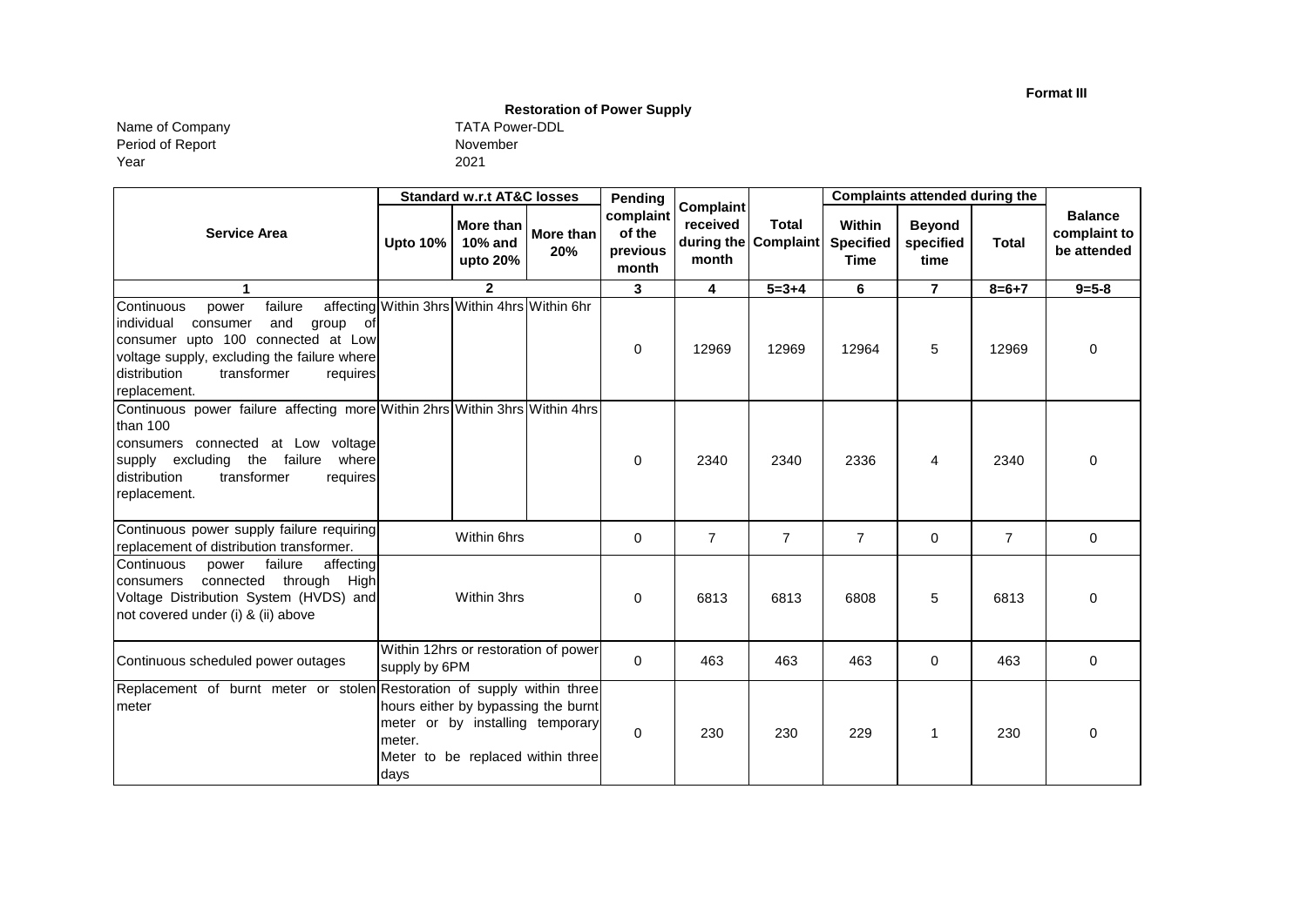# **Quality of Power Supply**<br>TATA Power-DDL

Name of Company Period of Report Year

November 2021

|                                                                                                      |                                 |                                                     |                                                     |                                  | <b>Complaints attended during</b><br>the month |                                    |                |                                                  |
|------------------------------------------------------------------------------------------------------|---------------------------------|-----------------------------------------------------|-----------------------------------------------------|----------------------------------|------------------------------------------------|------------------------------------|----------------|--------------------------------------------------|
| <b>Service Area</b>                                                                                  | <b>Standard</b>                 | Pending<br>complaint<br>of the<br>previous<br>month | <b>Complaint</b><br>received<br>during the<br>month | <b>Total</b><br><b>Complaint</b> | Within<br><b>Specified</b><br><b>Time</b>      | <b>Beyond</b><br>specified<br>time | <b>Total</b>   | <b>Balance</b><br>complaint<br>to be<br>attended |
|                                                                                                      | 2                               | 3                                                   | 4                                                   | $5 = 3 + 4$                      | 6                                              | 7                                  | $8 = 6 + 7$    | $9 = 5 - 8$                                      |
| Local Problem                                                                                        | Resolution Within<br>4hrs       | $\mathbf 0$                                         | $\pmb{0}$                                           | $\mathbf 0$                      | $\overline{0}$                                 | $\overline{0}$                     | $\Omega$       | $\mathbf 0$                                      |
| Tap<br>setting<br>transformer                                                                        | of Resolution Within<br>24hr    | 0                                                   | $\mathbf 0$                                         | $\pmb{0}$                        | $\mathbf 0$                                    | 0                                  | $\mathbf 0$    | $\mathbf 0$                                      |
| Repair<br>Distribution<br>Line/transform/<br>capacitor                                               | of Resolution Within<br>15 days | 0                                                   | $\boldsymbol{0}$                                    | $\mathbf 0$                      | $\overline{0}$                                 | $\overline{0}$                     | $\overline{0}$ | $\mathbf 0$                                      |
| Installation and Up Resolution within<br>of<br>gradation<br>Tension/<br>Low<br><b>Tension System</b> | High 90 days                    | 0                                                   | $\pmb{0}$                                           | $\mathbf 0$                      | $\overline{0}$                                 | $\overline{0}$                     | 0              | $\mathbf 0$                                      |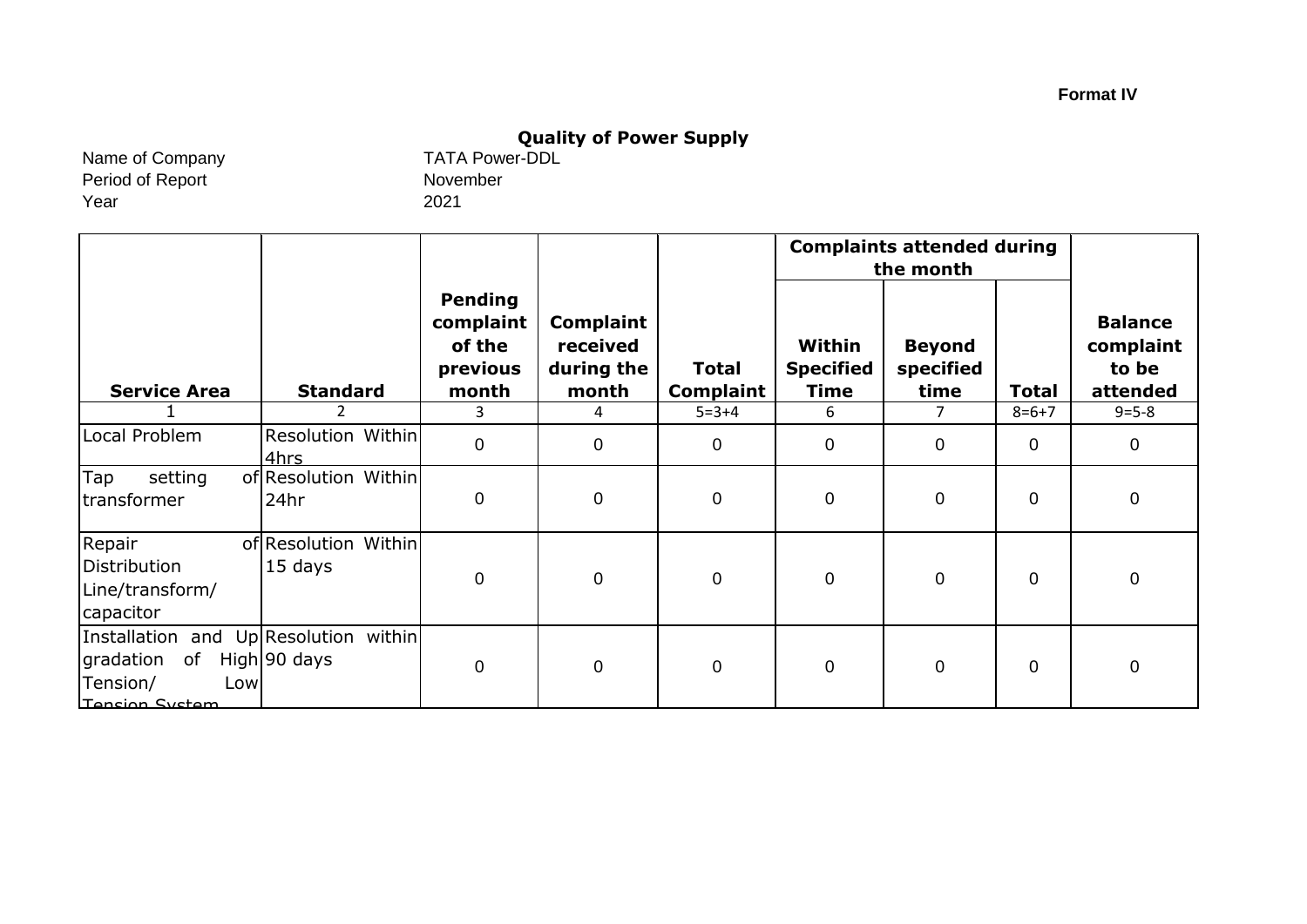### **Complaint about meters**

Name of Company TATA Power-DDL

Period of Report

Year

November 2021

|                                                   |                                                                                                                                                                                                                                      |                                                  |                                              |                           | Complaints attended during the month       |                |              |                                            |
|---------------------------------------------------|--------------------------------------------------------------------------------------------------------------------------------------------------------------------------------------------------------------------------------------|--------------------------------------------------|----------------------------------------------|---------------------------|--------------------------------------------|----------------|--------------|--------------------------------------------|
| <b>Service Area</b>                               | <b>Standard</b>                                                                                                                                                                                                                      | Pending<br>complaint of<br>the previous<br>month | Complaint<br>received<br>during the<br>month | <b>Total</b><br>Complaint | With in<br>Specified Time   specified time | <b>Beyond</b>  | <b>Total</b> | <b>Balance complaint</b><br>to be attended |
| 1                                                 | $\mathbf 2$                                                                                                                                                                                                                          | 3                                                | 4                                            | $5 = 3 + 4$               | 6                                          | $\overline{7}$ | $8 = 6 + 7$  | $9 = 5 - 8$                                |
| test<br>accuracy<br>meter-Fast                    | Complaint lodged for Within fifteen days of receipt<br>of of complaint                                                                                                                                                               | 441                                              | 596                                          | 1037                      | 761                                        | 0              | 761          | 276                                        |
| accuracy<br>test<br>meter-Slow                    | Complaint lodged for Within fifteen days of receipt<br>of of complaint                                                                                                                                                               | 42                                               | 60                                           | 102                       | 68                                         | 0              | 68           | 34                                         |
| Complaint lodged for Within<br>defective<br>meter | fifteen<br>days of<br>stuck declaring meter defective                                                                                                                                                                                | 544                                              | 792                                          | 1336                      | 933                                        | 34             | 967          | 369                                        |
| burnt meter                                       | Complaint lodged for Restoration of supply within<br>hours<br>either<br><b>Ithree</b><br>byl<br>bypassing the burnt meter or<br>installing<br>temporary<br>lbv.<br>meter.Meter<br>$\mathsf{to}$<br>bel<br>replaced within three days | 58                                               | 275                                          | 333                       | 284                                        | 13             | 297          | 36                                         |
| stolen meter                                      | Complaint lodged for Restoration of supply within<br>hours<br>either<br>three<br>by<br>bypassing the burnt meter or<br>installing<br>temporary<br>lby<br>meter. Meter to be replaced<br>within three days.                           | 28                                               | 31                                           | 59                        | 26                                         | 8              | 34           | 25                                         |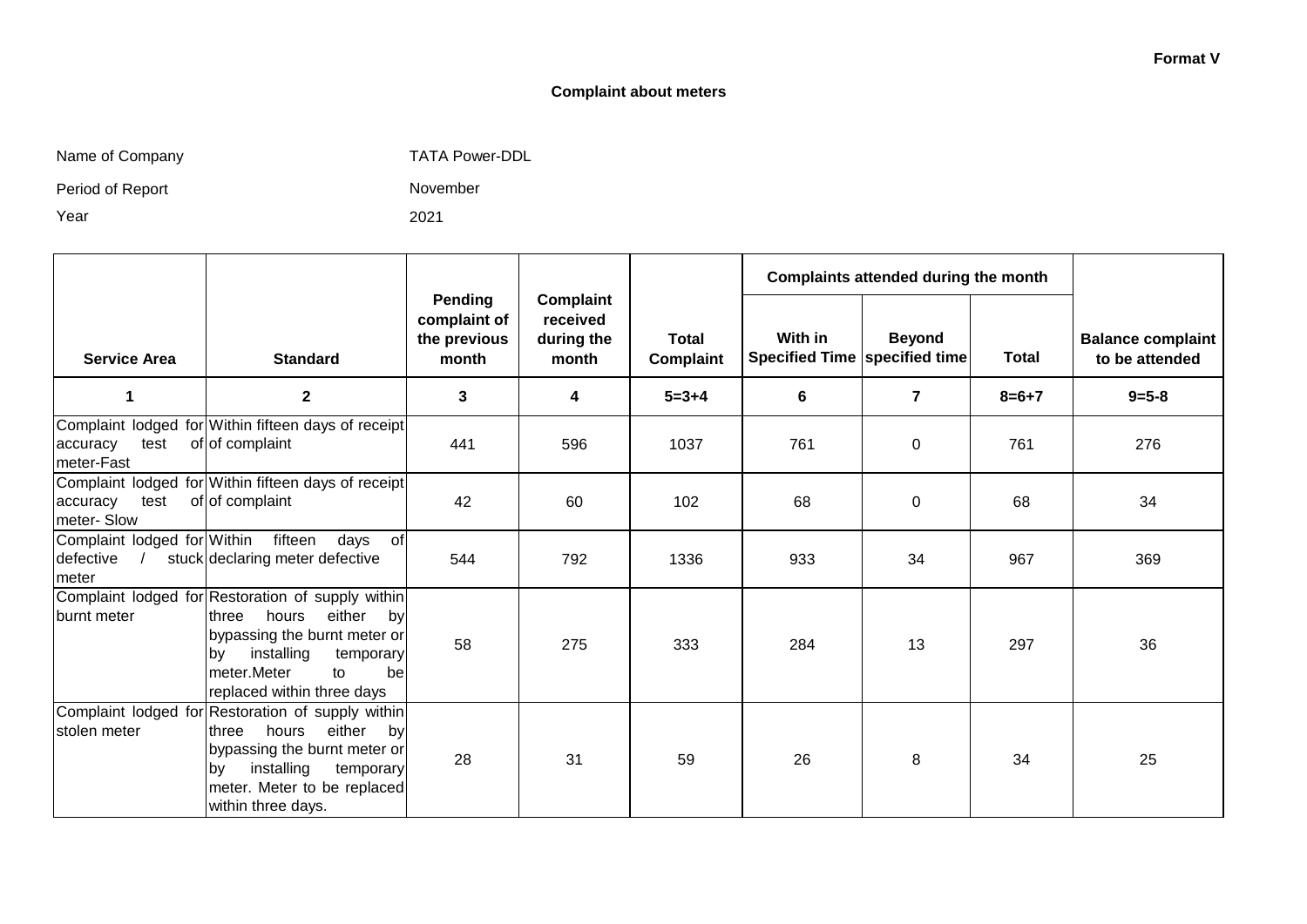## **New connections/Additional Load, where power supply can be provided from existing network**

| Name of Company  | <b>TATA Power-DDL</b> |
|------------------|-----------------------|
| Period of Report | November              |
| Year             | 2021                  |

|                                                |                                                                                   | Pending<br>complaint of | Complaint<br>received | <b>Total</b> | <b>Complaints attended during the</b>            | <b>Balance</b>                  |              |                             |
|------------------------------------------------|-----------------------------------------------------------------------------------|-------------------------|-----------------------|--------------|--------------------------------------------------|---------------------------------|--------------|-----------------------------|
| <b>Description</b>                             | <b>Standard</b>                                                                   | the previous<br>month   | during the<br>month   | Complaint    | <b>Within</b><br><b>Specified</b><br><b>Time</b> | <b>Beyond</b><br>specified time | <b>Total</b> | complaint to<br>be attended |
|                                                | $\mathbf 2$                                                                       | 3                       | 4                     | $5 = 3 + 4$  | 6                                                | 7                               | $8=6+7$      | $9 = 5 - 8$                 |
| road<br>permission<br>required                 | Where no RoW or Within 8 days from<br>cutting the acceptance of<br>is application | 2666                    | 7179                  | 9845         | 7797                                             | 83                              | 7880         | 1965                        |
| Where<br>RoW<br>road<br>permission<br>required | or Within 15 days from<br>cutting the acceptance of<br>is application             | $\mathbf 0$             | $\mathbf 0$           | $\mathbf 0$  | 0                                                | $\mathbf 0$                     | $\mathbf 0$  | $\pmb{0}$                   |

## **Format VI**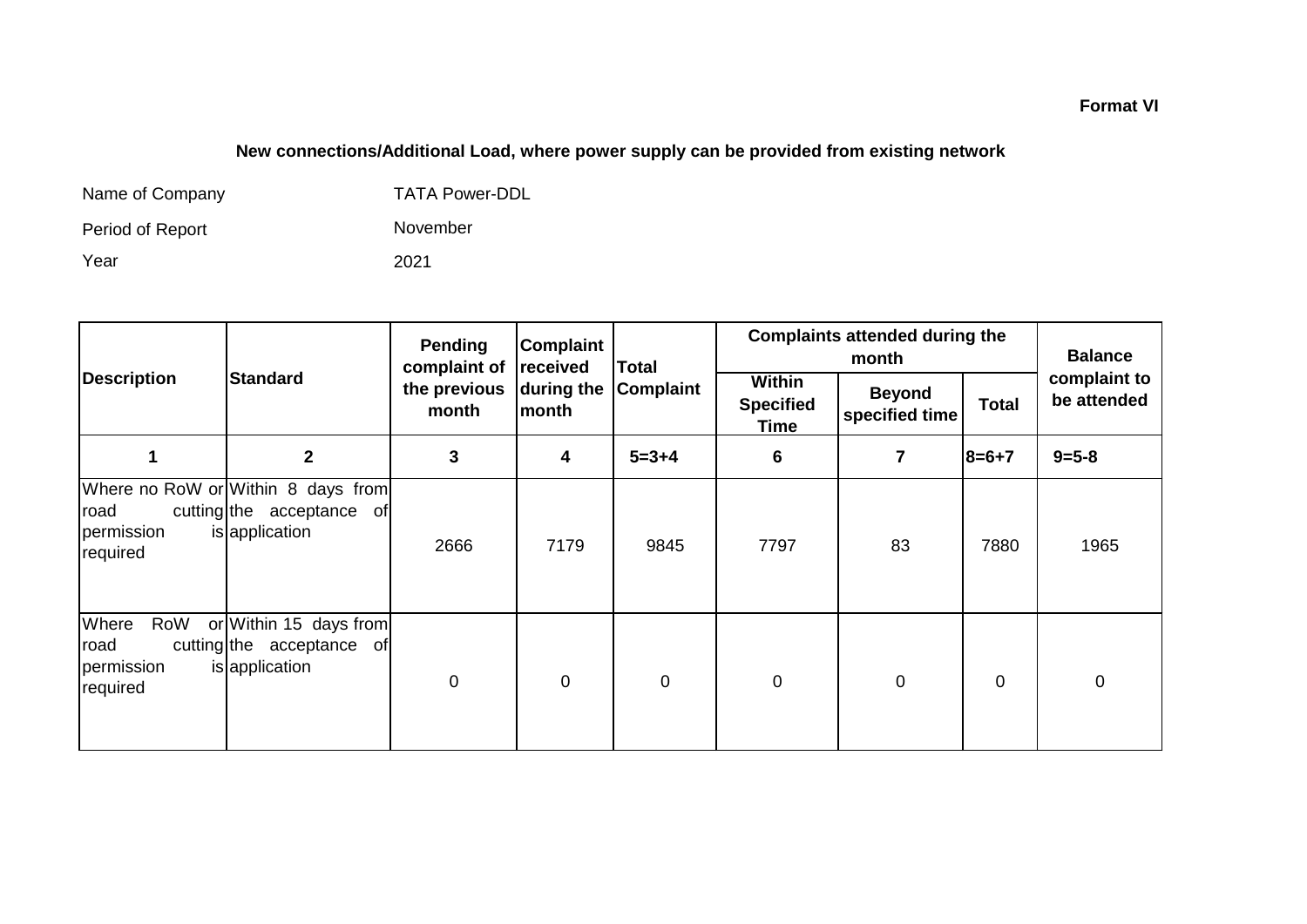#### **Applications for New connections/Additional Load, where power supply requires extension of distribution system**

Name of Company TATA Power-DDL

Period of Report

November

Year 2021

|                                                                                                                                                                                                                                              |                                                        | Pending                               | Complaint                       | Total       | <b>Complaints attended during the</b><br>month |                                    |              | <b>Balance</b>              |
|----------------------------------------------------------------------------------------------------------------------------------------------------------------------------------------------------------------------------------------------|--------------------------------------------------------|---------------------------------------|---------------------------------|-------------|------------------------------------------------|------------------------------------|--------------|-----------------------------|
| <b>Description</b>                                                                                                                                                                                                                           | <b>Standard</b>                                        | complaint of<br>the previous<br>month | received<br>during the<br>month | Complaint   | Within<br><b>Specified</b><br>Time             | <b>Beyond</b><br>specified<br>time | <b>Total</b> | complaint to<br>be attended |
|                                                                                                                                                                                                                                              | $\mathbf 2$                                            | 3                                     | 4                               | $5 = 3 + 4$ | 6                                              | 7                                  | $8 = 6 + 7$  | $9 = 5 - 8$                 |
| $\mathbf{1}$ .<br>Electrified<br>Areas<br>extension of line upto five poles is receipt of full payment against<br>required)                                                                                                                  | (where Within 15 days from the date of<br>demand note. | 45                                    | 33                              | 78          | 29                                             |                                    | 30           | 48                          |
| Electrified<br>I2.<br>Areas<br>extension of lines or augmentation receipt of full payment against<br>of Distribution Transformation on demand note.<br>capacity, where peak load of<br>transformer has reached 90% of its<br>rated capacity) | (Where Within 2 months from the date of                | 94                                    | 22                              | 116         | 24                                             | $\Omega$                           | 24           | 92                          |
| 3. Electrified Areas (Where new Within 4 months from the date of<br>Distribution<br>Transformer<br>required)                                                                                                                                 | is receipt of payment against<br>demand note           | 214                                   | 58                              | 272         | 21                                             | 3                                  | 24           | 248                         |
| 4. Electrified Areas (Where existing Within 6 months from the date of<br>11 KV network needs to be receipt of payment against<br>augmented)                                                                                                  | demand note                                            | 107                                   | 48                              | 155         | 35                                             | $\overline{2}$                     | 37           | 118                         |
| 5. Electrified Areas (Where existing Within 8 months from the date of<br>66/33 kV grid sub-station needs to receipt of payment against<br>be augmented)                                                                                      | demand note                                            | 210                                   | 19                              | 229         | 17                                             |                                    | 18           | 211                         |

#### **Format VII**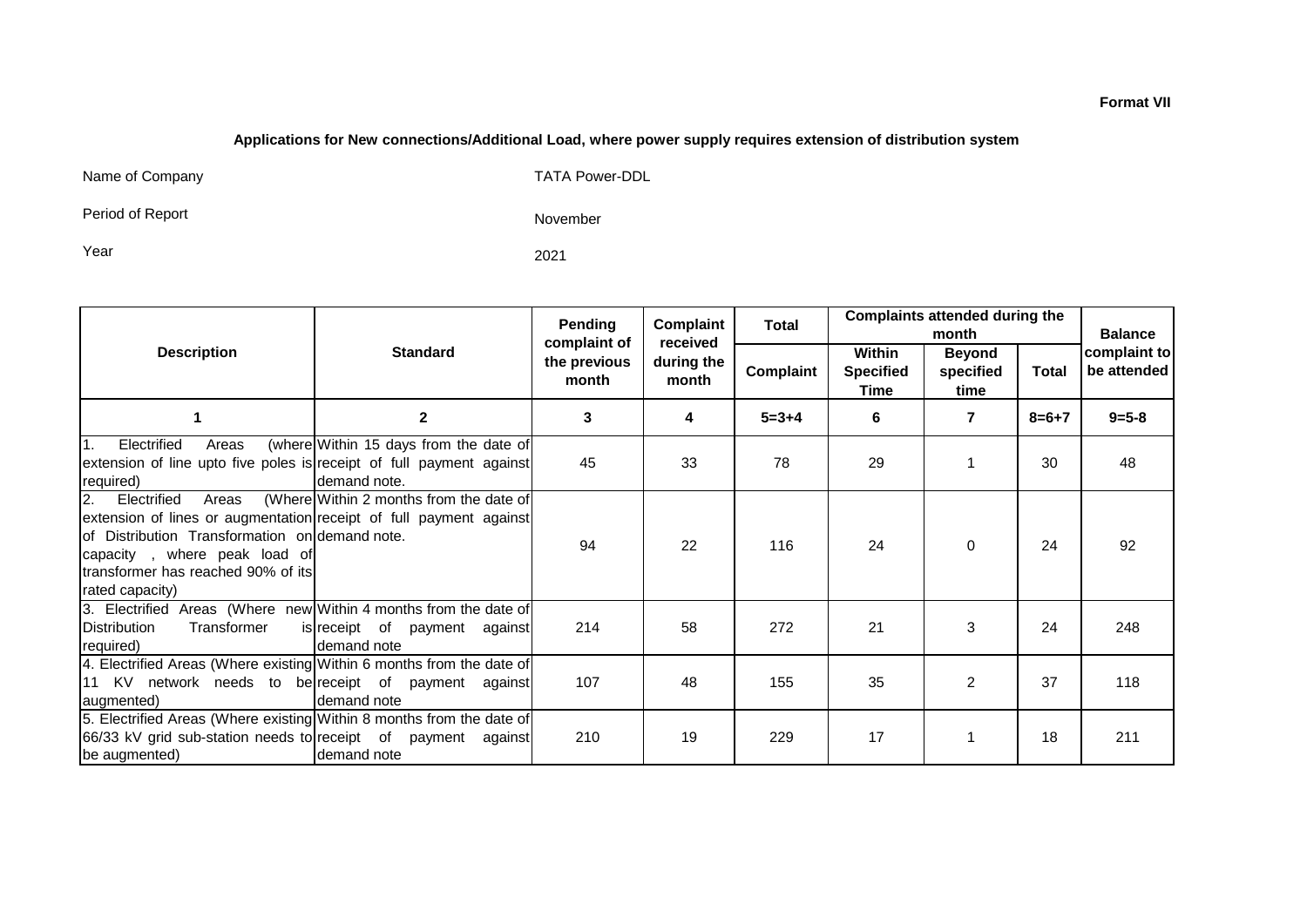#### **Connection in un-electrified areas**

November

Name of Company **TATA Power-DDL** 

Period of Report

Period of Report

2021

|                                                            |                                                                                                                                                                                                                                                                                                                                                                                                     | Pending<br>complaint of | Complaint<br>received | Total       | Complaints attended during the<br>month |                             |             | <b>Balance complaint</b> |
|------------------------------------------------------------|-----------------------------------------------------------------------------------------------------------------------------------------------------------------------------------------------------------------------------------------------------------------------------------------------------------------------------------------------------------------------------------------------------|-------------------------|-----------------------|-------------|-----------------------------------------|-----------------------------|-------------|--------------------------|
| <b>Service Area</b>                                        | <b>Standard</b>                                                                                                                                                                                                                                                                                                                                                                                     |                         | during the<br>month   | Complaint   | Within<br><b>Specified</b><br>Time      | Beyond<br>specified<br>time | Total       | to be attended           |
|                                                            |                                                                                                                                                                                                                                                                                                                                                                                                     |                         |                       | $5 = 3 + 4$ | 6                                       |                             | $8 = 6 + 7$ | $9 = 5 - 8$              |
| Un- Electrified Areas<br>is possible)                      | Within 4 months from the date of receipt of approval from the<br>(Where connection from Commission, wherever required, subject to:<br>nearby existing network (i) receipt of service line cum development charges under Requiation<br>21 from the developer or the applicant as the case may be; and<br>(ii) Availability of right of way & land, wherever required                                 |                         |                       |             |                                         |                             | $\Omega$    |                          |
| <b>Green Field Projects</b><br>needs<br>to<br>established) | Un- Electrified Areas/ Within 12 months from the date of receipt of approval from the<br>Commission, wherever required, subject to:<br>(Where new network is $(i)$ receipt of service line cum development charges under Regulation<br>to be laid or grid station 21 from the developer or the applicant as the case may be; and<br>be (ii) availability of right of way & land, wherever required. | 24                      |                       | 33          |                                         | 5                           | 12          | 21                       |

**Format VIII**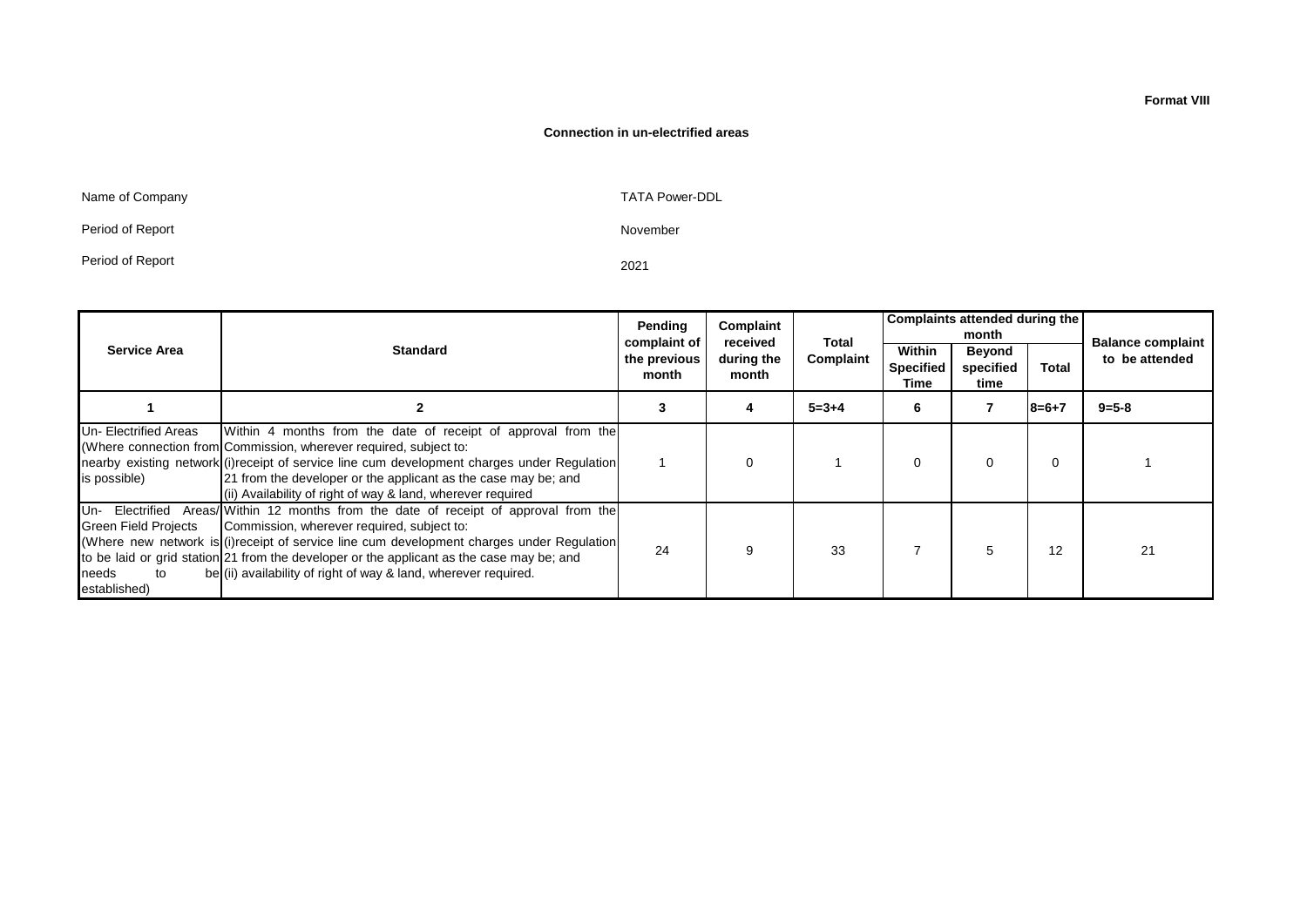#### **Transfer of Consumer's connection and conversion of services**

Name of Company Period of Report Year

November 2021 TATA Power-DDL

|                                                                                    |                                                                                                           | Pending                               | Complaint                    | Total       | <b>Complaints attended during the</b>     | month                              |              | <b>Balance</b>              |  |
|------------------------------------------------------------------------------------|-----------------------------------------------------------------------------------------------------------|---------------------------------------|------------------------------|-------------|-------------------------------------------|------------------------------------|--------------|-----------------------------|--|
| <b>Service Area</b>                                                                | <b>Standard</b>                                                                                           | complaint of<br>the previous<br>month | received during<br>the month |             | <b>Complaint Within Specified</b><br>Time | <b>Beyond</b><br>specified<br>time | <b>Total</b> | complaint to<br>be attended |  |
|                                                                                    | 2                                                                                                         | 3                                     | 4                            | $5 = 3 + 4$ | 6                                         | $\overline{7}$                     | $8=6+7$      | $9 = 5 - 8$                 |  |
| <b>Transfer of Name</b>                                                            | Within two billing cycles of<br>acceptance of application or<br>clearing of dues whichever is<br>later    | 694                                   | 4506                         | 5200        | 4673                                      | $\overline{2}$                     | 4675         | 525                         |  |
| Load reduction                                                                     | Within ten days of acceptance<br>lof<br>application,<br>shall<br>bel<br>effective from next billing cycle | 98                                    | 672                          | 770         | 651                                       | 19                                 | 670          | 100                         |  |
| Change of category                                                                 | Change of category within 7<br>days of<br>acceptance<br>of.<br>application                                | 113                                   | 349                          | 462         | 372                                       | 11                                 | 383          | 79                          |  |
| In case connection is<br>denied after receipt of<br>payment against demand<br>note |                                                                                                           | <b>NA</b>                             |                              |             |                                           |                                    |              |                             |  |
| Connection energized<br>through loop                                               |                                                                                                           | $\mathbf 0$                           | 0                            | 0           | $\mathbf 0$                               | $\Omega$                           | $\Omega$     | $\Omega$                    |  |
| If notice for downward<br>revision if any is not sent                              | By 31st May                                                                                               | 0                                     | 0                            | 0           | 0                                         | 0                                  | 0            | $\Omega$                    |  |

#### **Format IX**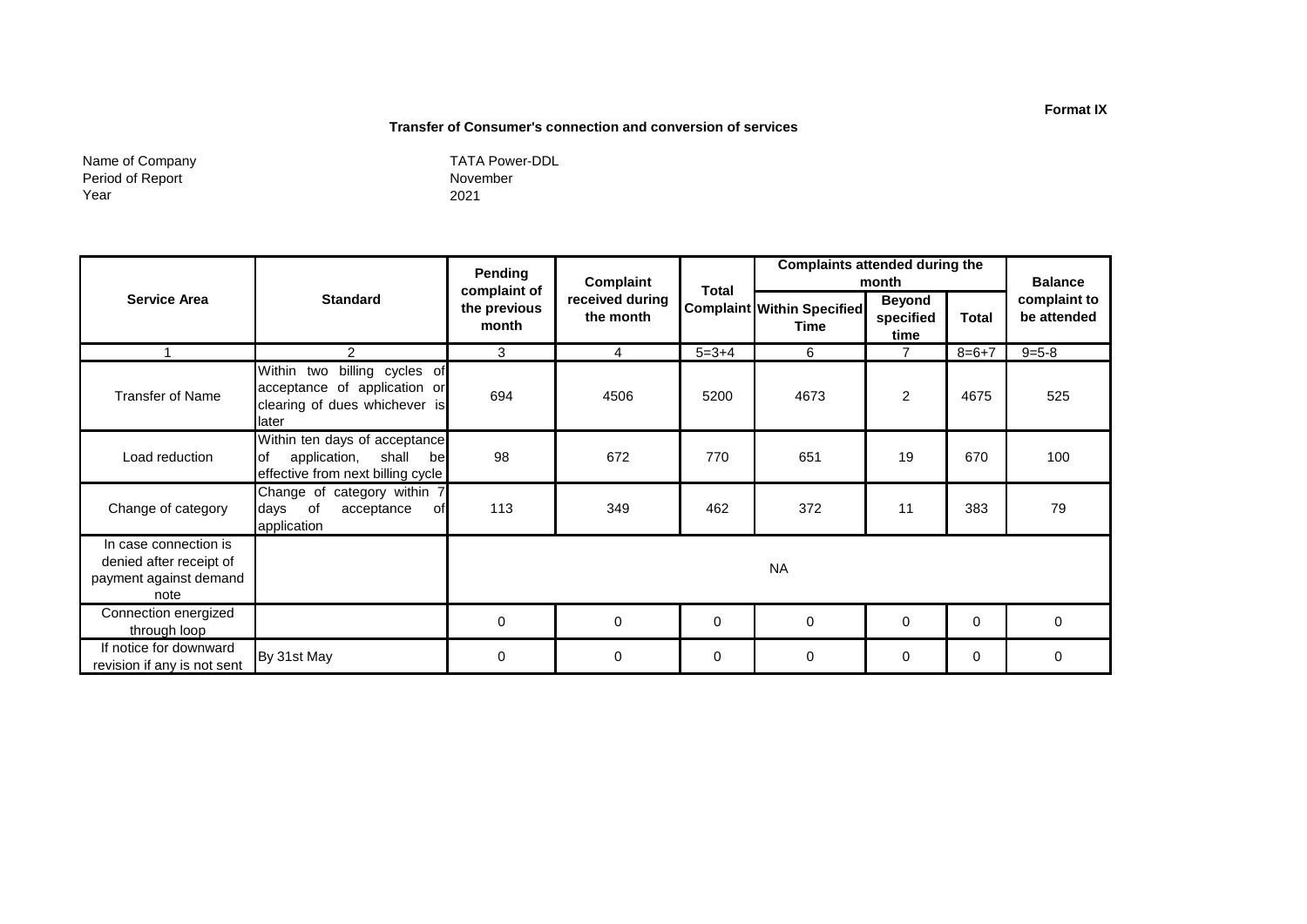#### **Complaints about consumer's bills, disconnection, reconnection of supply**

Name of Company

TATA Power-DDL

November

2021

Period of Report

Year

|                                                                                                                      | <b>Standard</b>                                                                                                                                                             | Pending<br>complaint of the<br>previous month | Complaint<br>received during<br>the month | <b>Total</b><br>Complaint | Complaints attended during the month |                                 |          | <b>Balance</b>                     |
|----------------------------------------------------------------------------------------------------------------------|-----------------------------------------------------------------------------------------------------------------------------------------------------------------------------|-----------------------------------------------|-------------------------------------------|---------------------------|--------------------------------------|---------------------------------|----------|------------------------------------|
| <b>Service Area</b>                                                                                                  |                                                                                                                                                                             |                                               |                                           |                           | Within<br><b>Specified Time</b>      | <b>Beyond</b><br>specified time | Total    | complaint to<br><b>be attended</b> |
|                                                                                                                      | $\mathbf{2}$                                                                                                                                                                | 3                                             | 4                                         | $5 = 3 + 4$               | 6                                    | 7                               | $8=6+7$  | $9 = 5 - 8$                        |
| Complaints on billing                                                                                                | intimate<br>the<br>shall<br>Licensee<br>result to the consumer within 7<br>receipt of<br>the<br>days<br>of<br>complaint.                                                    | 128                                           | 546                                       | 674                       | 650                                  | 0                               | 650      | 24                                 |
| Non-Payment of dues by<br>the consumer                                                                               |                                                                                                                                                                             | $\Omega$                                      | $\mathbf 0$                               | $\Omega$                  | 0                                    | 0                               | $\Omega$ | 0                                  |
| Request for reconnection                                                                                             | Licensee shall reconnect the<br>consumer's installation within<br>24hrs of payment                                                                                          | 267                                           | 132                                       | 399                       | 133                                  | 0                               | 133      | 266                                |
| Final<br>bill<br>for<br>vacation of<br>Premises<br>change<br>. of<br>Consumer<br>occupancy/<br>wanting disconnection | Licensee to carry out special<br>reading and prepare final bill,<br>including all arrears upto the<br>date of billing, within five days<br>Ifrom the date of disconnection. | 894                                           | 2146                                      | 3040                      | 2159                                 | 148                             | 2307     | 733                                |

**Format X**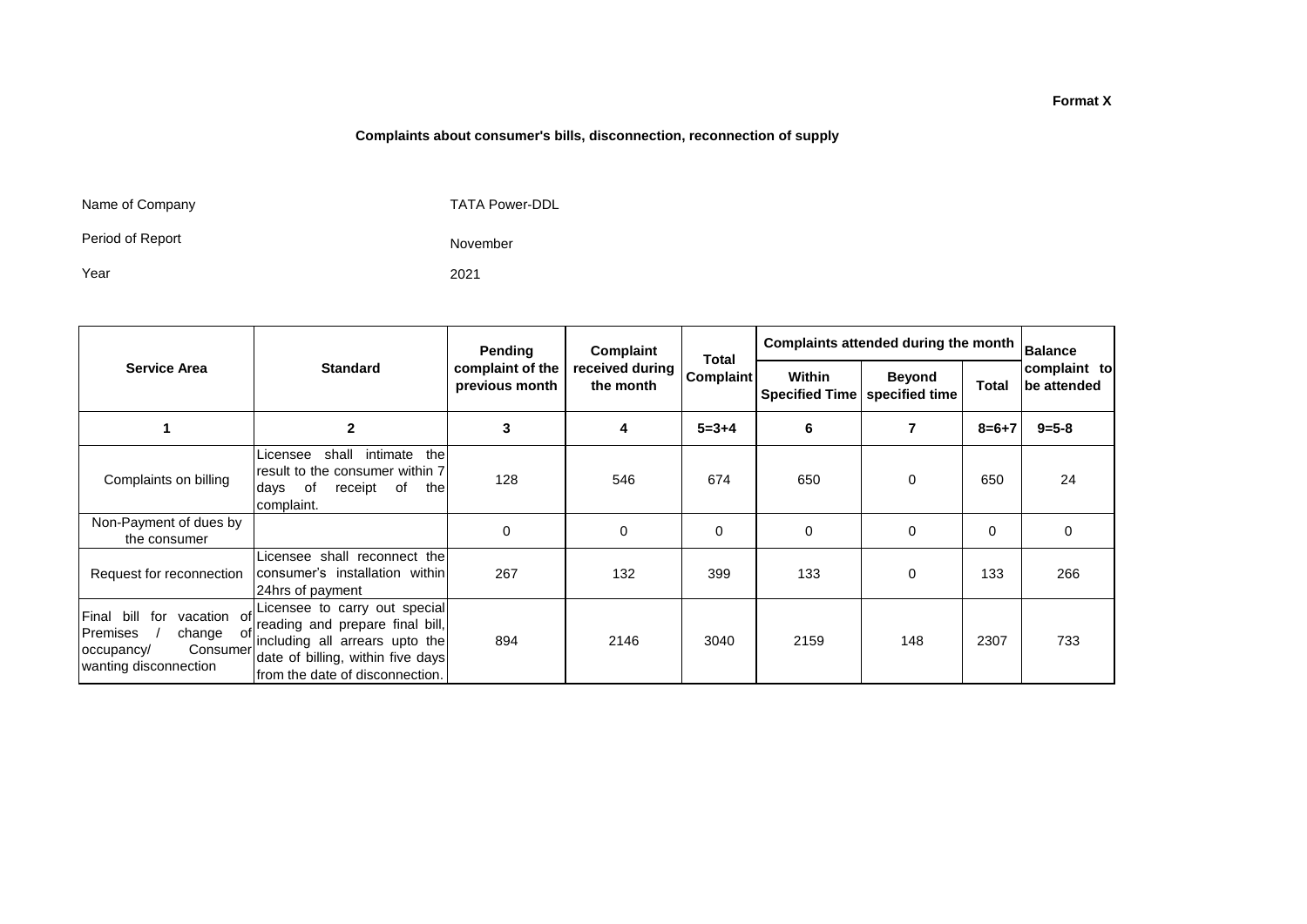## **Format XI**

## **Failure of Distribution Transformer**

Period of Report Year 2021 Name of Company

TATA Power-DDL

| No. of Distribution<br>transformers at the second behind the lines<br>beginning<br><b>of</b><br>Imonth | transformers added distribution<br>the during the month | number<br>transformers | ,Number<br>of distribution<br>transformers<br>failed | $\mathsf{of}  _{\mathsf{O}_\mathsf{O}}$<br><b>Failure</b><br>rate of<br>distribution<br><b>Itransformers</b> |
|--------------------------------------------------------------------------------------------------------|---------------------------------------------------------|------------------------|------------------------------------------------------|--------------------------------------------------------------------------------------------------------------|
|                                                                                                        |                                                         | $3 = 1 + 2$            |                                                      | $ 5=(4)^*100/(3)\%$                                                                                          |
| 31103                                                                                                  | $-19$                                                   | 31084                  | 31                                                   | 0.10                                                                                                         |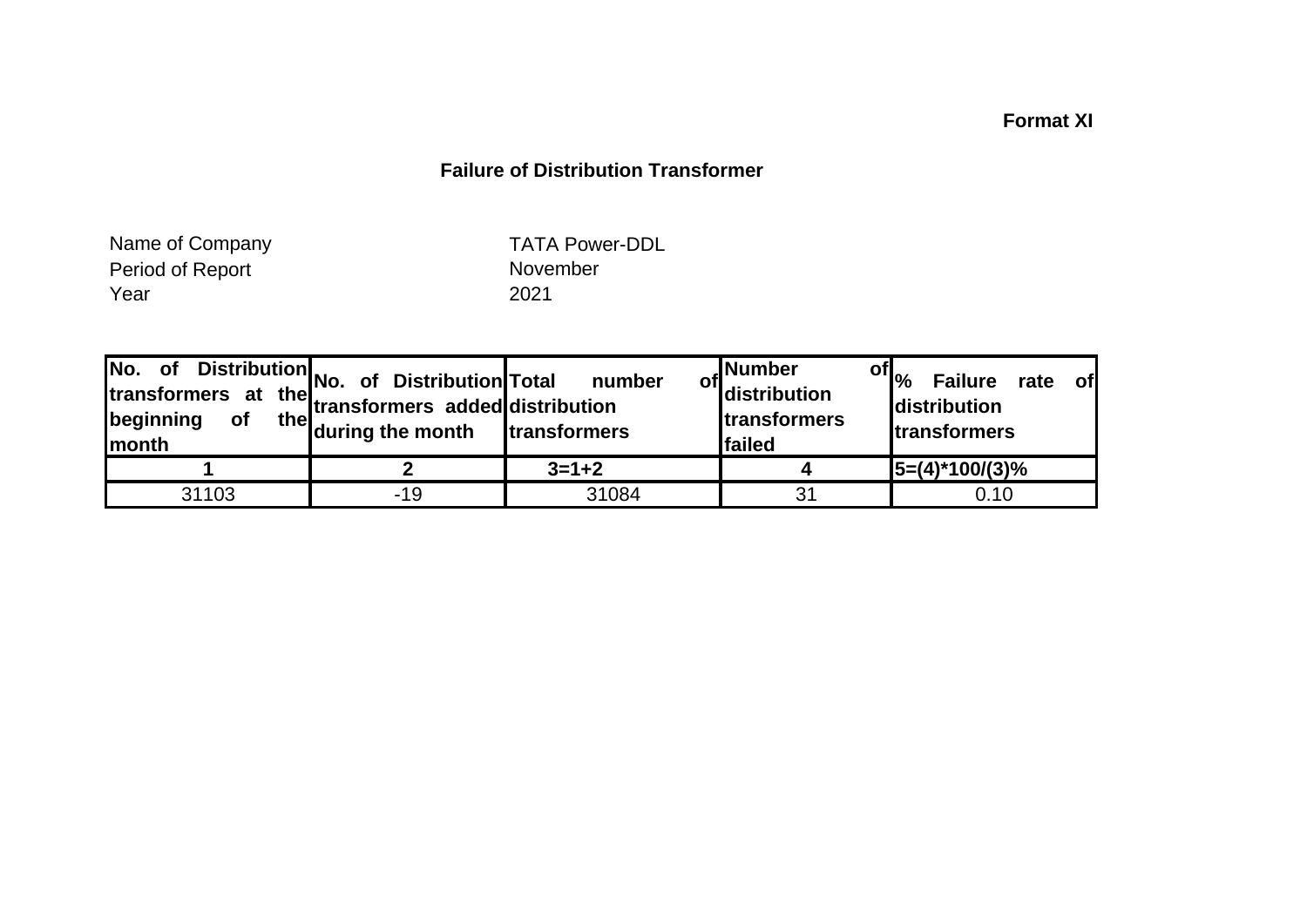## **Format XII**

## **Failure of Power Transformer**

Period of Report Nove<br>
Year 2021 Year Name of Company

TATA Power-DDL

|     | Power<br>No. of reduced Power<br>of the during the month transformers lfails | Power Total number of Number of Power <sub>%</sub> | <b>Itransformers</b><br><b>Ifailed</b> | <b>Failure</b><br>rate of<br><b>Power transformers</b> |
|-----|------------------------------------------------------------------------------|----------------------------------------------------|----------------------------------------|--------------------------------------------------------|
|     |                                                                              | $3 = 1 + 2$                                        |                                        | $ 5=(4)^*100/(3)\%$                                    |
| 212 |                                                                              | 212                                                |                                        |                                                        |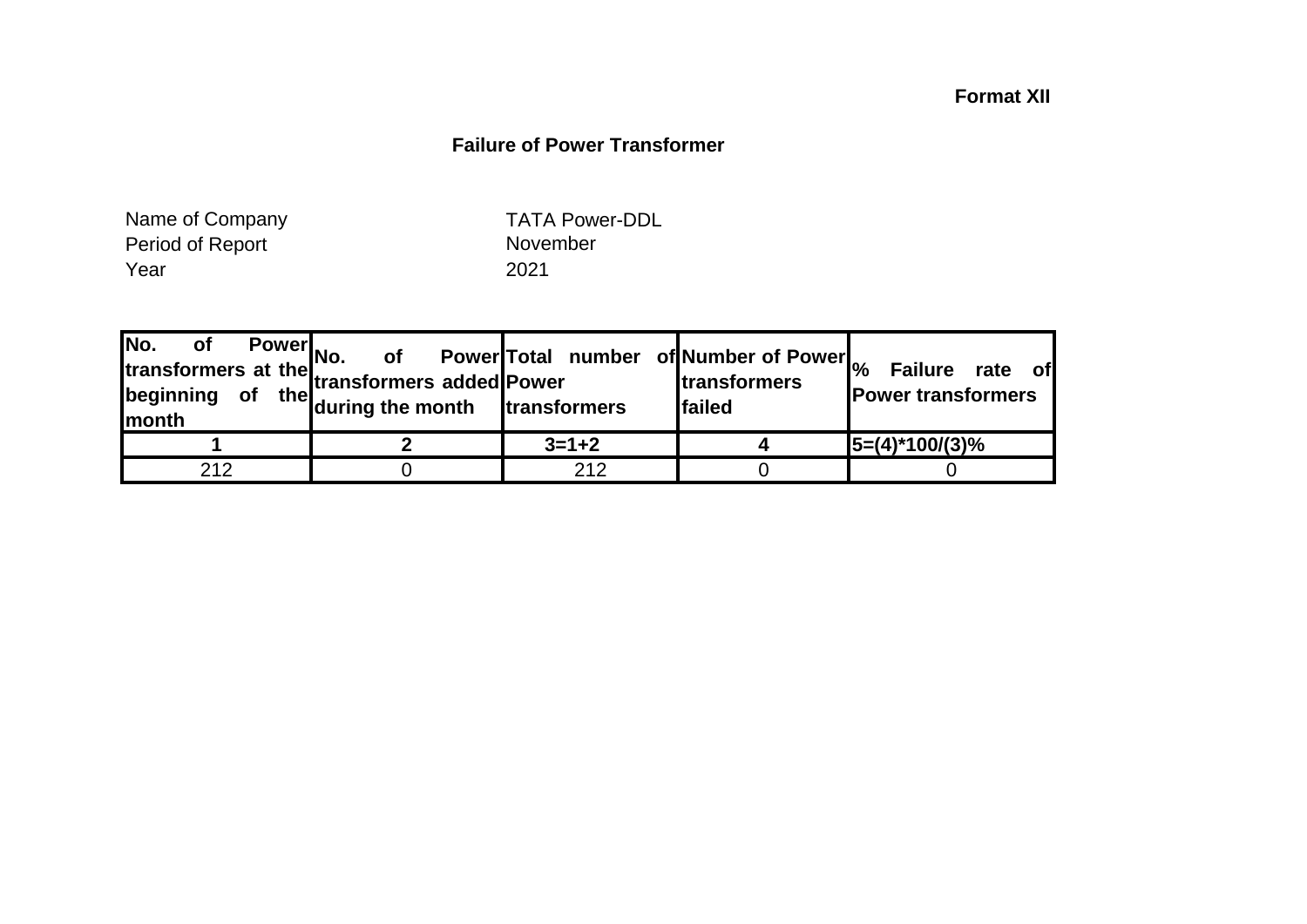#### **Summary of Overall Standards of Performance**

| Name of Company  |  |
|------------------|--|
| Period of Report |  |
| Year             |  |

November 2021 TATA Power-DDL

|                                                                      |                                                                                                                                                                                                                              |                                                                                                               | <b>Total Cases</b>         |                       | <b>Complaints Attended</b> |                    |
|----------------------------------------------------------------------|------------------------------------------------------------------------------------------------------------------------------------------------------------------------------------------------------------------------------|---------------------------------------------------------------------------------------------------------------|----------------------------|-----------------------|----------------------------|--------------------|
| SI.No.                                                               | <b>Service Area</b>                                                                                                                                                                                                          | <b>Overall Standards</b>                                                                                      | Received/                  | Within                | <b>Beyond</b>              | <b>Performance</b> |
|                                                                      |                                                                                                                                                                                                                              | of Performance                                                                                                | Reported                   | <b>Specified Time</b> | specified                  | achieved (%)       |
|                                                                      |                                                                                                                                                                                                                              |                                                                                                               | (A)                        |                       | time                       | (C)                |
| 1                                                                    |                                                                                                                                                                                                                              |                                                                                                               | Power Supply Failure       |                       |                            |                    |
| (i)                                                                  | failure<br>Continuous<br>power<br>affecting individual consumer and<br>group of consumer upto 100<br>connected at Low voltage supply,<br>the failure where<br>excluding<br>distribution transformer requires<br>replacement. |                                                                                                               | 12969                      | 12964                 | 5                          | 99.96              |
| (ii)                                                                 | Continuous<br>failure<br>power<br>100<br>affecting<br>more<br>than<br>consumers connected at Low<br>voltage supply excluding the<br>failure<br>distribution<br>where<br>transformer<br>requires<br>replacement.              | At least 95% calls<br>received should be<br>rectified<br>within<br>prescribed time limits<br>under Schedule-1 | 2340                       | 2336                  | 4                          | 99.83              |
| (iii)                                                                | Continuous power supply failure<br>replacement<br>requiring<br>οf<br>distribution transformer.                                                                                                                               |                                                                                                               | $\overline{7}$             | $\overline{7}$        | 0                          | 100.00             |
| (iv)                                                                 | failure<br>Continuous<br>power<br>affecting consumers connected<br>through High Voltage Distribution<br>System (HVDS) and not covered<br>under (i) & (ii) above                                                              |                                                                                                               | 6813                       | 6808                  | 5                          | 99.93              |
| (v)                                                                  | Continuous<br>scheduled<br>power<br>outages                                                                                                                                                                                  |                                                                                                               | 463                        | 463                   | 0                          | 100.00             |
| (vi)                                                                 | Replacement of burnt meter or<br>stolen meter                                                                                                                                                                                |                                                                                                               | 230                        | 229                   | 1                          | 99.57              |
|                                                                      |                                                                                                                                                                                                                              |                                                                                                               | Period of scheduled outage |                       |                            |                    |
| 2                                                                    | Maximum duration in a single $A$ t<br>stretch                                                                                                                                                                                | least 95% of<br>cases resolved within                                                                         | 686                        | 686                   | 0                          | 100.00             |
|                                                                      | Restoration of supply by 6:00 PM                                                                                                                                                                                             | time limit                                                                                                    | 686                        | 685                   | 1                          | 99.85              |
| 3                                                                    | Faults in street light maintained<br>by the Licensee                                                                                                                                                                         | At least 90% cases<br>should be complied<br>within<br>prescribed<br>time limits                               | 10976                      | 10972                 | 4                          | 99.96              |
|                                                                      |                                                                                                                                                                                                                              | Reliability                                                                                                   | Indices                    |                       |                            |                    |
|                                                                      | <b>SAIFI</b>                                                                                                                                                                                                                 | To be laid down by<br>Commission<br>the                                                                       |                            |                       | 0.079                      |                    |
| 0.036<br>based on the targets<br>4<br>SAIDI<br>by<br>proposed<br>the |                                                                                                                                                                                                                              |                                                                                                               |                            |                       |                            |                    |
|                                                                      | CAIDI                                                                                                                                                                                                                        | Licensees                                                                                                     | 0.456                      |                       |                            |                    |
| 5                                                                    | Frequency variation                                                                                                                                                                                                          | To maintain supply<br>frequency<br>within<br>range as per IEGC                                                | 0                          | 0                     | 0                          |                    |
| 6                                                                    | Voltage imbalance                                                                                                                                                                                                            | Maximum of 3% at<br>point<br>οf<br>commencement<br>οf<br>supply                                               | 0                          | 0                     | 0                          |                    |
| $\overline{7}$                                                       | Percentage billing mistakes                                                                                                                                                                                                  | Shall not exceeding<br>0.2%                                                                                   | 546                        | 525                   | 0                          | 0.03               |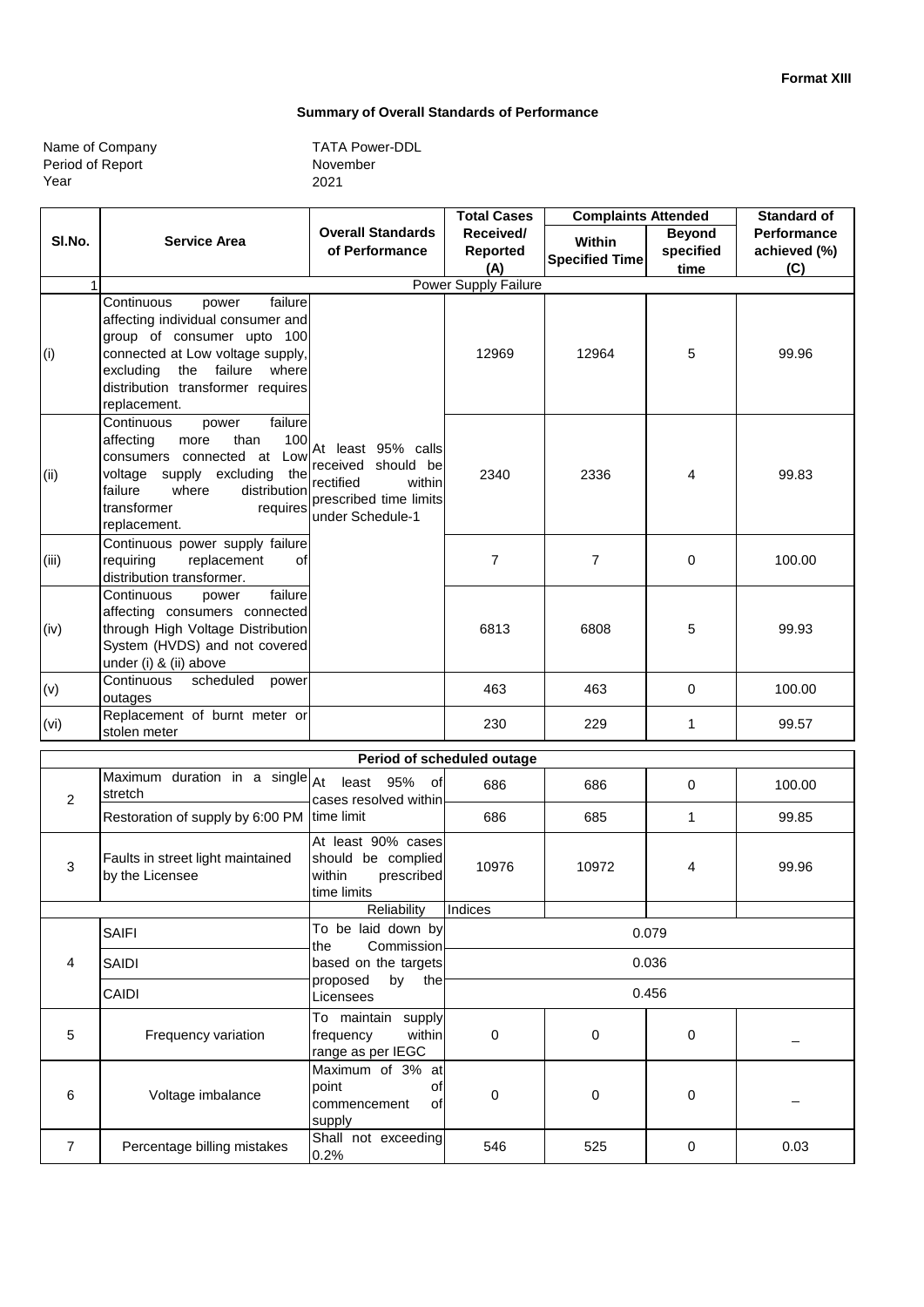#### **Compensation Details**

Name of Company Period of Report Year

November 2021 TATA Power-DDL

|                |                                                                                  |                                                                                                                                                     | <b>Claimed</b> |                   | Payable/Paid                                           |                                                          |                                 |  |
|----------------|----------------------------------------------------------------------------------|-----------------------------------------------------------------------------------------------------------------------------------------------------|----------------|-------------------|--------------------------------------------------------|----------------------------------------------------------|---------------------------------|--|
| SI.No.         | Event                                                                            | <b>Compensation specified for</b><br>violation of standard                                                                                          | No. of cases   | Amount<br>claimed | No. of cases in<br>which<br>compensation<br>is payable | Amount<br>compensation<br>payable in (Rs.) paid in (Rs.) | of Amount<br>οf<br>compensation |  |
| $\mathbf{1}$   | Electricity<br>Connections                                                       |                                                                                                                                                     | 0              | 0                 | 0                                                      | 0                                                        | 0                               |  |
| (i)            | Electrified Areas                                                                | 1.5% of the demand charges<br>deposited by consumer for<br>each day of default.                                                                     | 0              | 0                 | $\mathbf 0$                                            | 0                                                        | $\mathbf 0$                     |  |
| (ii)           | Augmentation<br>Required                                                         | 1.5% of the demand charges<br>deposited by consumer for<br>each day of default                                                                      | $\mathbf 0$    | $\mathbf 0$       | $\mathbf 0$                                            | 0                                                        | $\mathbf 0$                     |  |
| (iii)          |                                                                                  | 1% of the amount deposited<br>Un-electrified Areas by developer/ applicants per<br>day of default.                                                  | 0              | $\mathbf 0$       | $\mathbf 0$                                            | 0                                                        | $\mathbf 0$                     |  |
| (iv)           | Connection denied<br>receipt<br>after<br>of<br>payment<br>against<br>demand note | 1.5% of the demand charges<br>deposited by consumer for<br>each day of default                                                                      | 0              | 0                 | $\mathbf 0$                                            | 0                                                        | $\mathbf 0$                     |  |
| (v)            | Connection<br>energized through<br>loop                                          | Rs.<br>500<br>kW<br>per<br>οf<br>sanctioned/contract demand                                                                                         | 0              | 0                 | $\mathbf 0$                                            | 0                                                        | $\mathbf 0$                     |  |
| $\overline{c}$ | <b>Transfer of Name</b>                                                          | Rs. 100 for each day of<br>default.                                                                                                                 | $\mathbf 0$    | $\mathbf 0$       | 0                                                      | 0                                                        | 0                               |  |
| 3              | <b>Load Reduction</b>                                                            | Rs. 100 for each day of<br>default.                                                                                                                 | $\mathbf 0$    | $\mathbf 0$       | $\mathbf 0$                                            | 0                                                        | $\mathbf 0$                     |  |
| 4              | for<br>Notice<br>of load                                                         | downward revision Rs. 500 for each case                                                                                                             | $\mathbf 0$    | $\mathbf 0$       | $\mathbf 0$                                            | 0                                                        | 0                               |  |
| 5              | Change of category                                                               | Rs. 100 for each day of<br>default.                                                                                                                 | $\mathbf 0$    | $\mathbf 0$       | $\mathbf 0$                                            | 0                                                        | $\mathbf 0$                     |  |
| $6\phantom{a}$ | compiaints<br>لنست                                                               | 10% of excess amount billed                                                                                                                         | 0              | 0                 | 0                                                      | 0                                                        | 0                               |  |
| $\overline{7}$ | Replacement<br>οf<br>meters                                                      | Rs.50 for each day of default                                                                                                                       | 0              | $\mathbf 0$       | $\mathbf 0$                                            | 0                                                        | $\mathbf 0$                     |  |
| 8              | Fault in street light<br>Licensee                                                | maintained by the Rs.75 for each day of default                                                                                                     | $\mathbf 0$    | $\mathbf 0$       | $\mathbf 0$                                            | 0                                                        | 0                               |  |
| 9              | Voltage fluctuations<br>and complaints                                           |                                                                                                                                                     | 0              | 0                 | $\mathbf 0$                                            | 0                                                        | $\mathbf 0$                     |  |
| (i)            | Local problem                                                                    | Rs. 50 for each day of default                                                                                                                      | 0              | 0                 | 0                                                      | 0                                                        | 0                               |  |
| (i)            | setting<br>Tap<br>of<br>transformer                                              | Rs. 25 for each day of default                                                                                                                      | $\mathbf 0$    | 0                 | $\mathbf 0$                                            | 0                                                        | $\mathbf 0$                     |  |
| (iii)          | Repair<br>of<br>distribution<br>line<br>/transformer<br>capacitor                | Rs. 100 for each day of                                                                                                                             | 0              | 0                 | 0                                                      | 0                                                        | $\mathbf 0$                     |  |
| (iv)           | Installation and up-<br>gradation of HT/LT<br>System                             | default                                                                                                                                             | 0              | 0                 | 0                                                      | 0                                                        | 0                               |  |
| 10             | Power<br>supply<br>Failure                                                       | Rs. 10 per KW per hour of<br>sanctioned<br>contract<br>or<br>demand, as the case may be,<br>subject to maximum of Rs.<br>200 per hour per consumer. | 0              | $\boldsymbol{0}$  | 0                                                      | 0                                                        | $\mathbf 0$                     |  |
| 11             | <b>Total</b>                                                                     |                                                                                                                                                     | $\mathbf 0$    | 0                 | 0                                                      | 0                                                        | 0                               |  |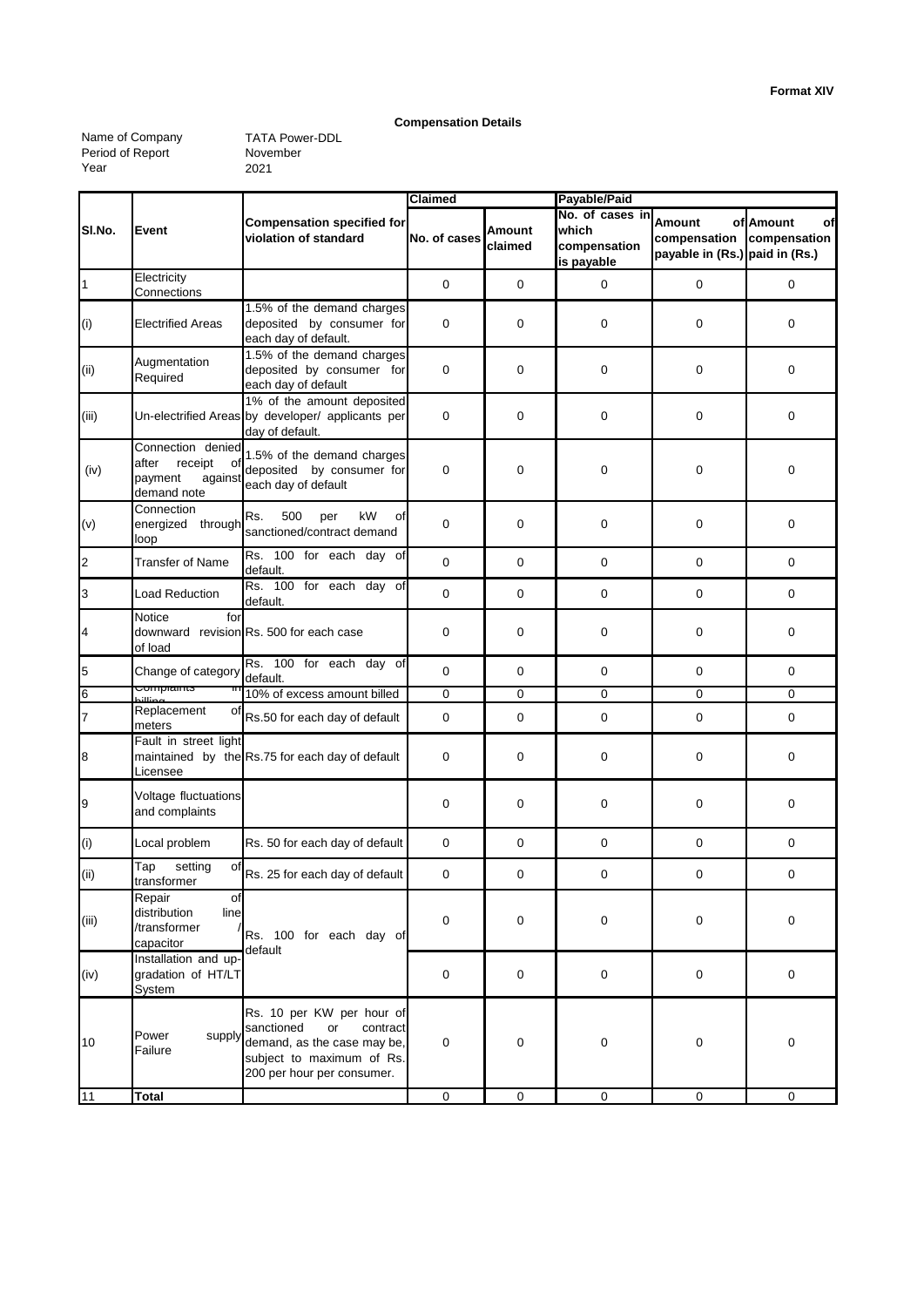**Format XV**

## **Unauthorised Use of Electricity**

Year Name of Company Period of Report

November 2021 TATA Power-DDL

| No. of<br>cases<br>booked | No. of cases where UUE is<br>established by the<br><b>Licensee</b> | No. of cases where<br>appeal filed by the<br>consumer before the<br><b>Appellate Authority</b> | No. of cases decided<br>by the Appellate<br><b>Authority in favour</b><br>of the Licensee | No. of cases<br>decided by the<br><b>Appellate</b><br><b>Authority in</b><br>favour of the<br>consumer |
|---------------------------|--------------------------------------------------------------------|------------------------------------------------------------------------------------------------|-------------------------------------------------------------------------------------------|--------------------------------------------------------------------------------------------------------|
| 29                        | 36                                                                 |                                                                                                |                                                                                           |                                                                                                        |